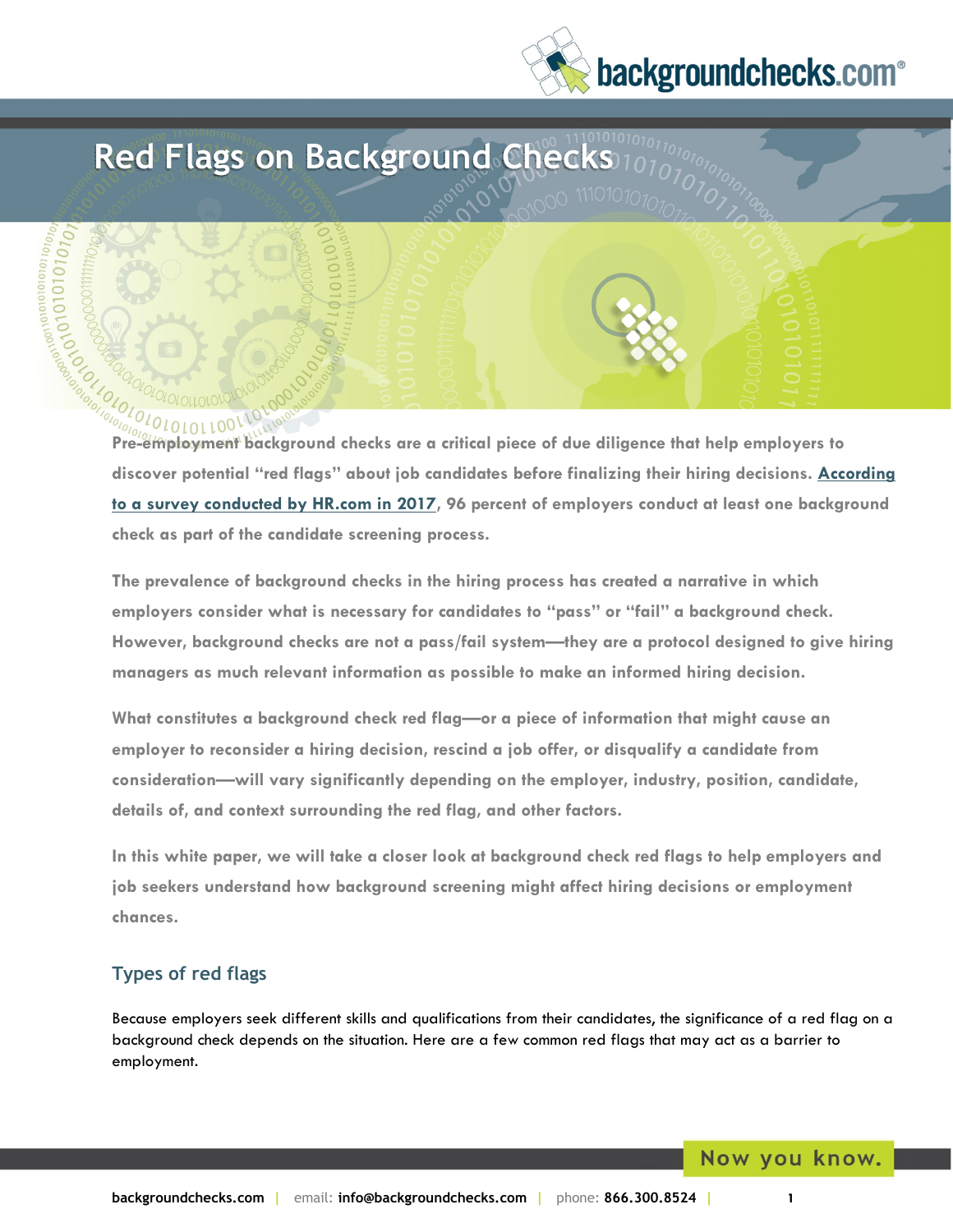

#### 1. **Criminal history**

The most common type of pre-employment background check looks for criminal history because it is the red flag that most employers are interested in discovering. Per HR.com, 93 percent of employers conduct database or national criminal checks, and 97 percent perform county or state checks or both.

In most cases, these checks are to find convictions. Many states have laws that prohibit the use of arrest records in hiring decisions because arrests without corresponding convictions are not proof of guilt. As a result, there is debate over whether employers should be allowed to consider arrests as red flags or even as relevant details about a candidate's background.

Even in states where arrest records are fair game for employment consideration, employers are typically concerned with discovering severe criminal offenses. Felony convictions tend to be the biggest red flags, particularly violent crimes and sex offenses. Criminal history checks—including the US OneSEARCH database at backgroundchecks.com—incorporate sex offender registries and terrorist watch lists, as these sources can help reveal similarly severe red flags. Misdemeanor criminal convictions may not be the same barrier to employment as felonies, sex offenses, or terrorist acts, but that fact depends on the job.

Per the Equal Employment Opportunity Commission (EEOC), employers should not bar candidates based on the fact that they have criminal records as doing so has a disparate impact on minority groups. EEOC guidance instructs employers to consider the context of a conviction and its relevance to the job. Considerations include the severity of the crime, how long ago the crime occurred, whether the candidate has had a clean record since, and whether the conviction might interfere with a candidate's ability to perform the job.

For example, consider a conviction for driving under the influence of alcohol. A DUI conviction is a clear red flag for any job involving driving, as it speaks to the candidate's safety and trustworthiness behind the wheel and the level of liability risk that an employer would need to take on by hiring that individual. For a job that doesn't involve motor vehicles—such as a desk job—a DUI is not necessarily relevant, and employers should not, under EEOC guidance, automatically consider it a red flag.

In the same vein, a conviction for embezzlement would likely be a red flag for a job involving the control of finances or sensitive information, but not necessarily for a bus driver position.

#### **2. Resume information**

Another key background check is the resume verification, which can check the validity of information such as a candidate's claimed work history, educational background, professional licenses or certifications, and references. While [85 percent](https://www.gobankingrates.com/money/jobs/why-americans-lie-on-resumes/) of Americans say they have never lied on a resume, per a 2019 Monster [survey,](https://www.monster.com/career-advice/article/the-truth-about-resume-lies-hot-jobs) 85 percent of hiring managers have found inaccuracies or lies on a candidate's resume. Research [from Checkster](https://www.prnewswire.com/news-releases/new-checkster-research-shows-78-of-job-applicants-lie-and-66-of-hiring-managers-dont-care-301004406.html) suggests that 78 percent of job seekers at least stretch the truth.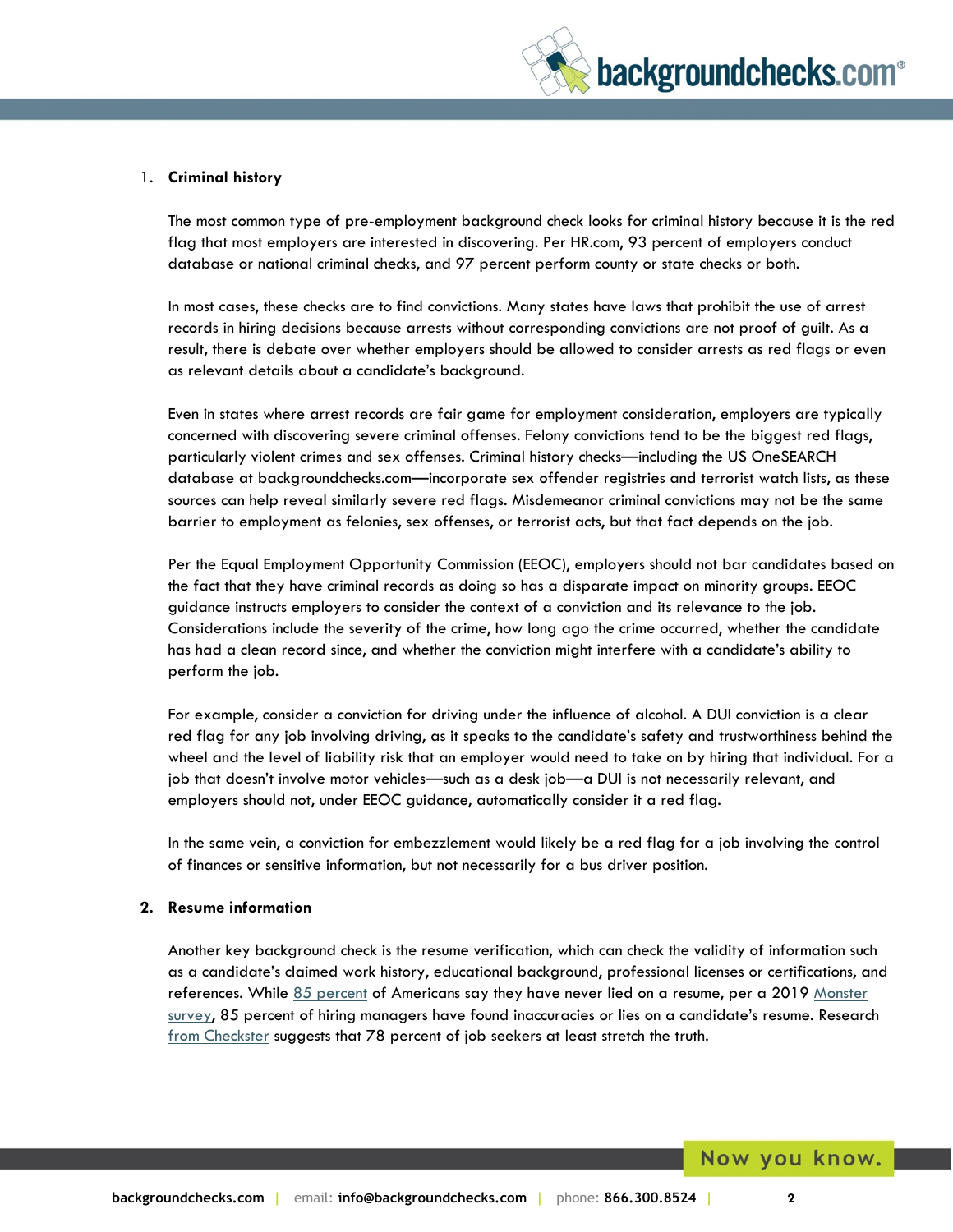

Resumes play an essential role in hiring. They help hiring managers to decide which candidates are most qualified for a job and worthy of advancing to the next stage of the screening process (typically the first interview). As resume dishonesty has become a bigger issue—or at least a more publicly acknowledged one—more employers have begun running verification checks to detect resume lies and ensure that they aren't making critical hiring choices based on false information. According to HR.com, 75 percent of employers now verify employment and 76 percent verify professional licenses.

Which resume lies are red flags? Here are a few examples of resume dishonesty that employers are typically seeking out when they run verification checks.

- **Employment dates:** Gaps in a resume are red flags for some employers regarding a candidate's initiative, employability, and other factors. As such, job seekers sometimes exaggerate employment dates to fill in those gaps.
- **Exaggerated job titles:** Sometimes, job seekers try to make their past positions sound more important, interesting, or high-level than they were. In some cases, a candidate will invent relevant job experience to improve their chances of landing a new opportunity. Work history verifications can help separate fact from fiction in these scenarios.
- **Exaggerated skills or job responsibilities:** Some candidates inflate their job responsibilities to make past positions sound more important or lie about professional skills to cover what is listed in a job description.
- **Inflated education history:** This category can range from a candidate listing a higher GPA than the one that they received to claiming degrees that they never earned. In some cases, candidates tout credentials from colleges or universities that they never attended.
- **Lies about professional licenses:** Some jobs require professional licenses, such as doctors and teachers. To get hired, candidates might lie about having a nonexistent, suspended, or expired professional license.
- **Reasons for leaving previous jobs:** Sometimes, employment verification background checks can find that a candidate was fired for cause, such as a failure to perform the duties of the job, sexual harassment of a coworker, or other issues. In addition to confirming the specific details listed on a resume, verification checks can shine a light on a candidate's reasons for leaving a job.

Across these categories, one of the most significant red flags to employers is dishonesty.

Employers want honest workers and don't often take kindly to resume lies because of the behavior or attitude that it reveals. While some forms of resume dishonesty are essential for employers to know about on their own—licenses or degrees can impact whether a person is qualified or even legally allowed to perform a certain job, for instance—honesty or dishonesty speaks to elements of a candidate's character that are often just as vital for hiring managers to grasp.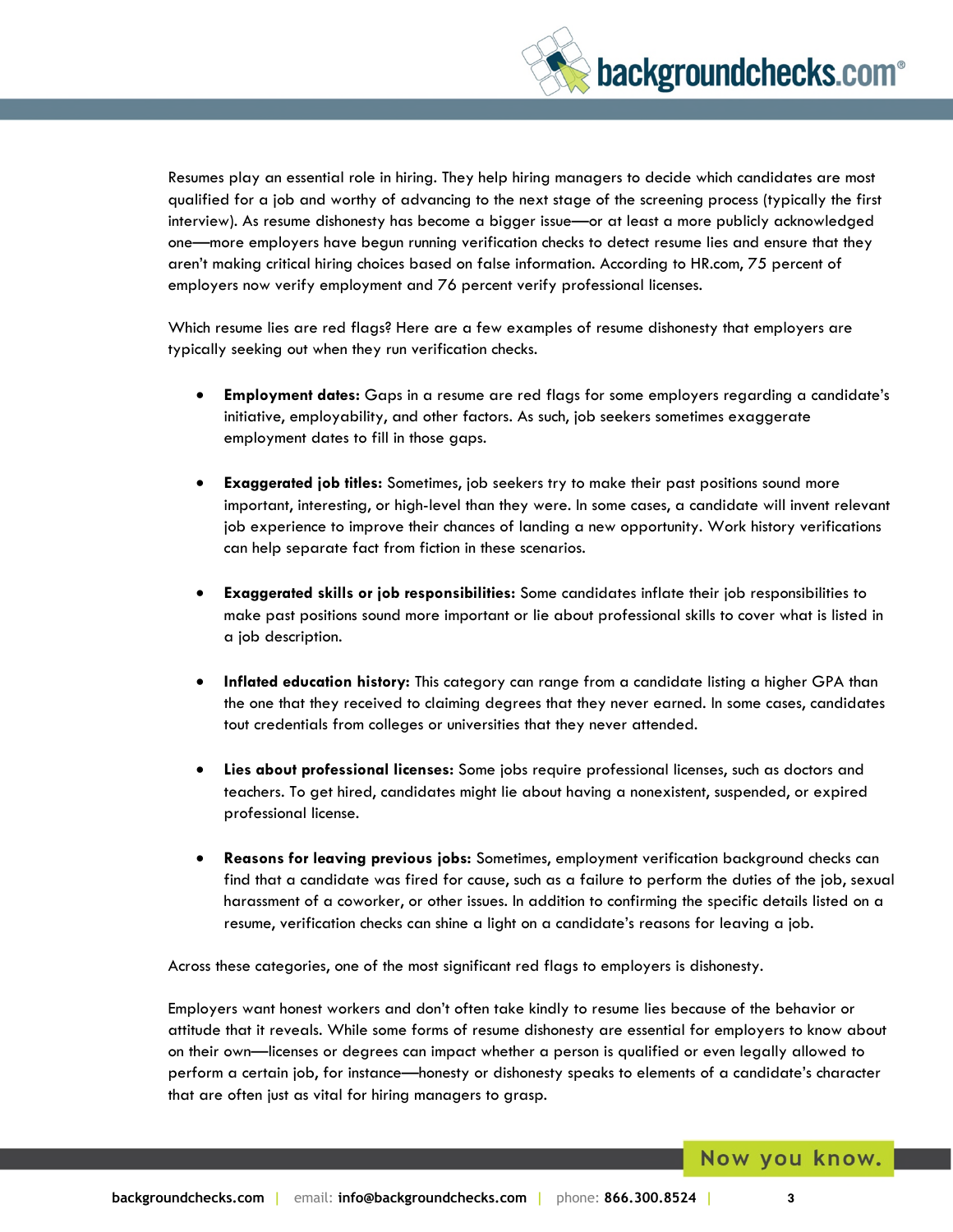

#### **3. Driving record problems**

Unlike criminal history and resume dishonesty, driving history is only directly relevant to a small subsection of professional positions. However, for jobs that involve operating a motor vehicle or heavy machinery, driving record checks are as critical as any other background check red flag.

The Federal Motor Carrier Safety Administration (FMCSA), the Department of Transportation agency that regulates the trucking industry, [requires motor vehicle checks for all drivers.](https://www.hireright.com/blog/transportation/primer-pre-employment-background-checks-required-fmcsa) Within these background checks, red flags include speeding tickets and other moving violations, reckless driving, driving under the influence, license suspensions, and other issues that call into question a driver's safety and responsibility behind the wheel.

#### **4. Civil history**

While not all civil court history is relevant in an employment context, someone who has been sued for contract breaches, discrimination issues, personal injury, property damage, or other matters could potentially be considered a risky hire. Civil history background checks help reveal these red flags, which may not always have led to criminal convictions. These cases are filed at either the county or federal level.

#### **5. Poor credit history**

Some employers, particularly those hiring individuals for positions that involve money, will use credit history checks to find out how a person has managed money in their personal life. There is significant debate and controversy around these checks, with some critics claiming that they make it more difficult for someone who is struggling to to improve their situation through employment.

Bad credit can be the result of poor decision-making with money. It can also be the result of unexpected financial hardship, such as emergency medical bills or unexpected job loss (a common occurrence during the COVID-19 pandemic).

According to the Society for Human Resource Management (SHRM), there are currently ten states that restrict the use of credit history checks for employment (California, Colorado, Connecticut, Hawaii, Illinois, Maryland, Nevada, Oregon, Vermont, and Washington), as well as several cities and jurisdictions. Exceptions will typically allow credit history checks for jobs in which access to funds, accounts, or sensitive personal information creates a risk for theft, embezzlement, misappropriation of funds, fraud, or identity theft.

#### **6. Drug use**

Eighty percent of employers report running drug or alcohol testing, according to HR.com. Some employers are legally required to conduct a drug test. The FMCSA is one example: CDL drivers operating commercial motor vehicles must take a drug test (and receive a negative test result) before they can begin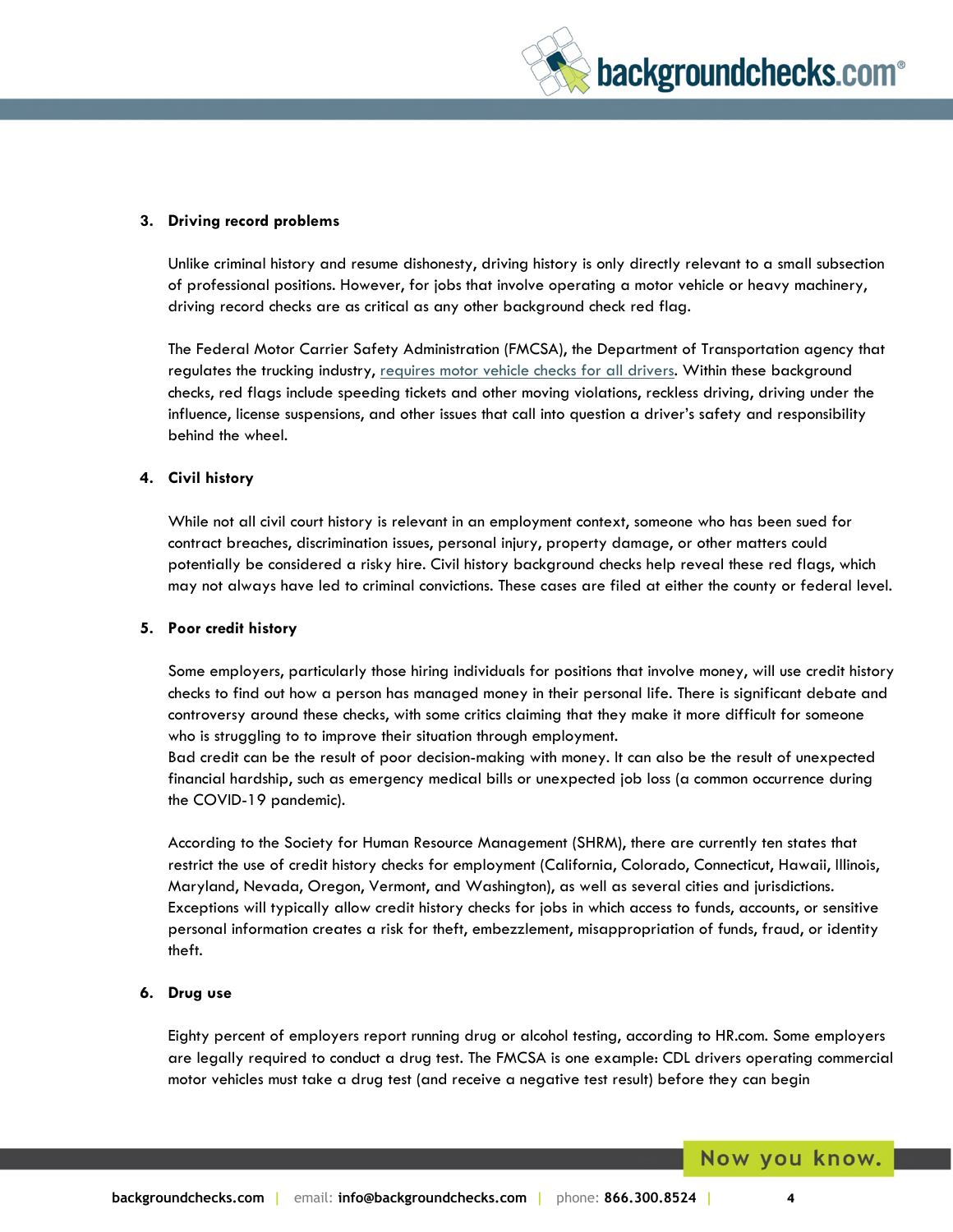

employment. Many other employers require a drug test as part of drug-free workplace policies. In these job settings, any positive drug test is a red flag.

#### **7. Identity inconsistencies**

Social Security Number checks can deliver several benefits for employers. First, they reveal any past names or aliases that a person might have (including maiden names or names that they have legally changed), which helps an employer to conduct a more thorough background check. Second, they reveal a candidate's address history, which employers can use to flesh out a criminal history check with additional county criminal history searches. Third, they verify whether a person is who they say they are or is lying about their identity or using a stolen identity. Any of these outcomes can be a significant red flag during hiring.

### **Legal considerations**

While employers have the right to conduct background checks on their employees—and to adjust their hiring decisions based on red flag findings—that right is not without limitations or regulations. Employers need to understand and consider certain legal requirements to ensure that their background check processes—and the hiring decisions that they make based on their findings—are compliant with local, state, and federal laws.

Guidance from the EEOC dictates certain elements of the background check process. The EEOC stresses the importance of applying the same standards to all candidates, being wary of policies that might have a disparate impact on minorities or protected classes, and focusing on relevant background information when making adverse employment decisions based on background check findings.

An employer that only requires a resume verification check for a white finalist but requires verification checks and criminal history checks for a black candidate is not applying the same standards to all candidates and is violating EEOC guidance. Similarly, barring all candidates who have criminal history rather than considering criminal history on a case-by-case basis and assessing the relevance to the job at hand is a practice with a disparate impact on minorities, a group of people who are statistically more likely to have criminal backgrounds than white candidates. Any EEOC breaches could potentially lead to potentially costly lawsuits and are critical for employers to avoid.

Similarly, the Fair Credit Reporting Act (FCRA) is a document that all employers must obey to the letter when conducting background checks on candidates. The FCRA sets forth rules for how employers should disclose their intentions to conduct background checks, obtain consent from candidates to do so, and notify a candidate if they are being disqualified from job consideration based on background check findings.

Failure to abide by these rules can result in litigation. In 2018, there were 4,531 recorded FCRA lawsuits, [according to the SHRM.](https://www.shrm.org/resourcesandtools/hr-topics/talent-acquisition/pages/fcra-litigation-track-reach-new-high.aspx#:~:text=FCRA%20litigation%20increased%20by%208.7,for%20the%20whole%20of%202018.) Many of these lawsuits concern technicalities, such as background check disclosure or consent forms that don't comply with FCRA requirements. Because even small details can lead to costly legal problems, it is essential for employers to consult with their lawyers while designing pre-employment background check protocols.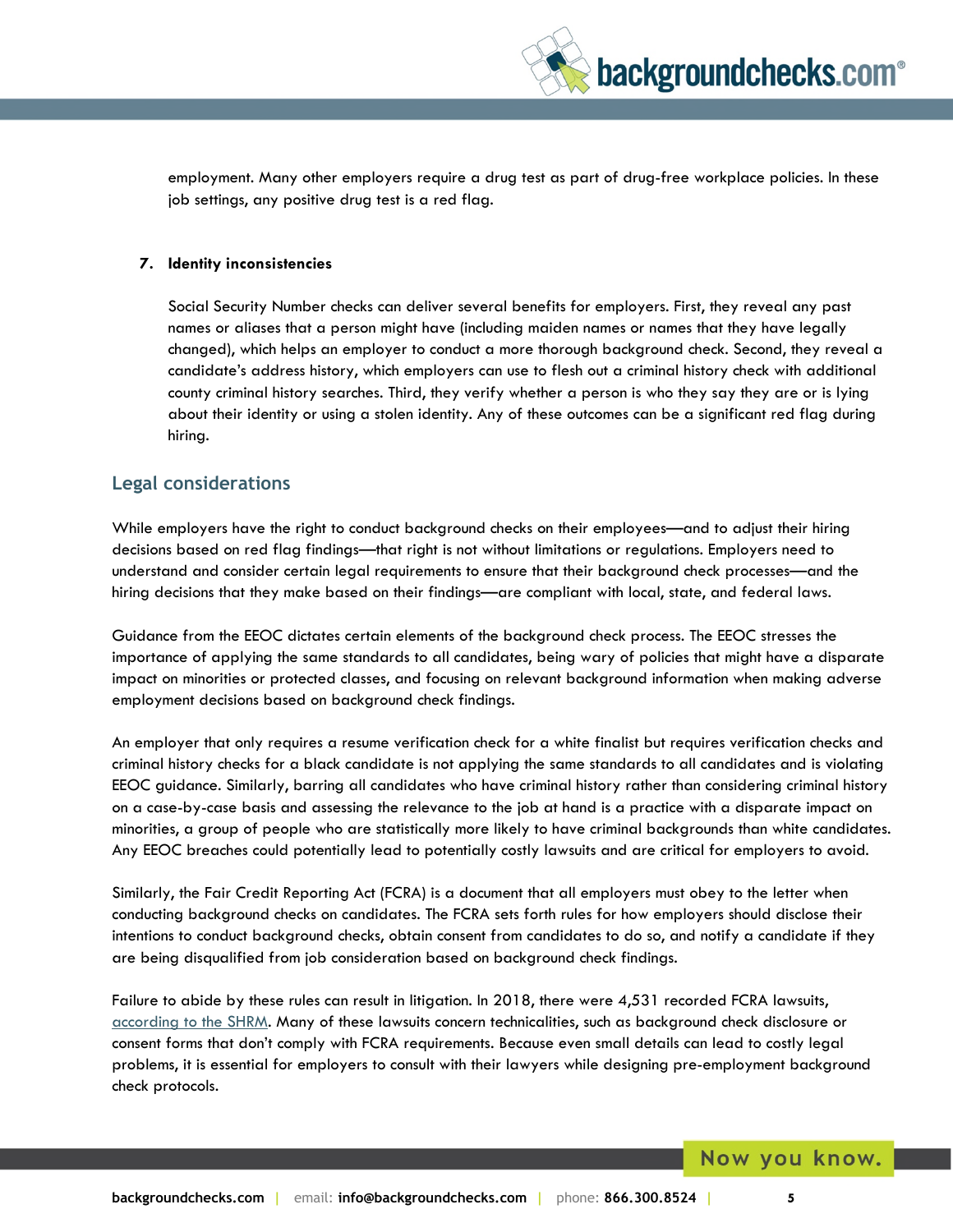

## **Impact of COVID-19**

The COVID-19 pandemic has changed the shape of work in many ways, from shifting office jobs to a virtual model to dealing an economic blow that led to record-breaking jobless claims. While the coronavirus won't change the importance that background checks have in the pre-employment screening process, it could potentially change what employers look for in a potential employee, including experience, skills, and interpersonal qualities. These shifts could then redefine what constitutes a red flag for a hiring manager.

For instance, post-COVID, employers might use a reference check or employment verification check to learn how well a person can function in a remote work environment. Time management, communication skills, a self-starter attitude: these qualities and skills have always been on the list of things that employers value, but they may matter more in this new era of remote work.

While the work-from-home approach initially appeared to be a temporary response to the pandemic, a May 2020 survey from IBM found that most working adults [\(54 percent\)](https://www.businessinsider.com/54-percent-adults-want-mainly-work-remote-after-pandemic-study-2020-5) would prefer to work remotely "most of the time," even if COVID-19 is no longer a pressing issue. This potentially permanent shift toward remote work could mean that not having certain remote work skills becomes a new red flag for employers.

Another key question to ask about employment red flags in the wake of the pandemic is, "What about COVID-19 testing?" Employers are permitted to require COVID-19 testing for new and existing employees before they enter the workplace and ask employees or new hires if they currently have or have recently had COVID-19. Per the EEOC and the Americans with Disabilities Act, employers cannot ask whether an employee's family member has had COVID-19 and should avoid making adverse hiring decisions based on whether someone has had or currently has COVID-19.

Existing employees have the right to refuse to be tested for COVID, have their temperatures taken, answer health screening questions, or otherwise participate in COVID-related screenings. Based on current EEOC guidance, it is not clear whether employers can terminate employees for this refusal.

## **Tenant background checks**

Landlords often use background checks to look for tenant red flags in the same way that employers vet their job applicants. Knowing about red flags ahead of time can help landlords to reduce eviction risks**,** reduce the likelihood of late or missed rent payments, protect the safety of other tenants, and uncover a history of poor tenancy (such as late payments, property damage, excessive noise, and other issues).

Despite the potential benefits of tenant background checks for landlords, these checks have come under fire in a way that employment background screenings have not. In several cities, legislative movements have limited tenant background checks or banned them outright. In Oakland, California, the local city council voted in January 2020 to prohibit landlords from rejecting potential tenants based on criminal history. The justification behind these laws is that tenant background checks can limit access to housing, affect minorities disproportionately, and lead to criminal recidivism.